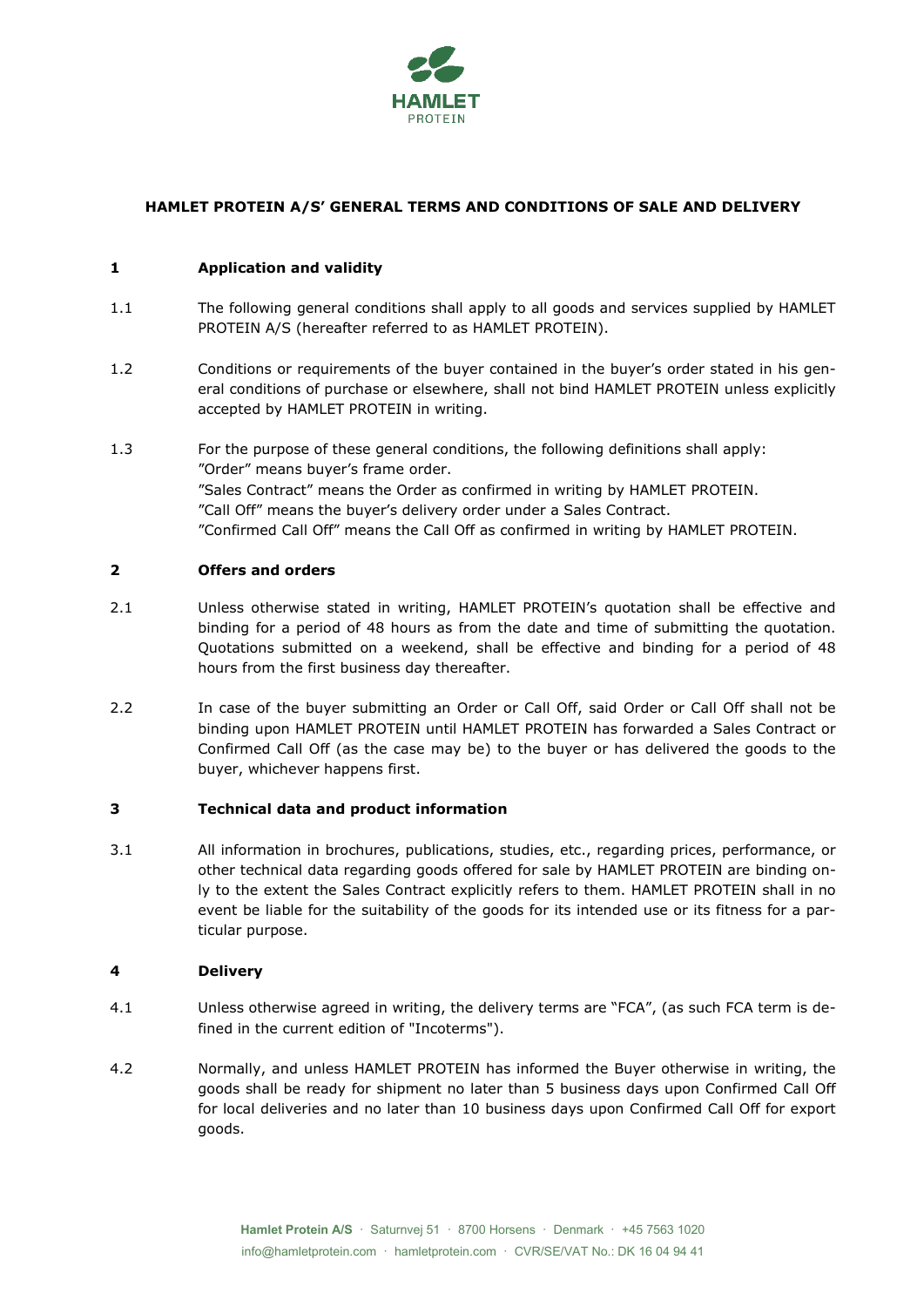- 4.3 The date of delivery stated in the Sales Contract or Confirmed Call Off is an estimate made to the best of HAMLET PROTEIN's knowledge. HAMLET PROTEIN shall notify the buyer of the actual date of delivery when it has been finally determined.
- 4.4 Unless otherwise agreed in writing, the quantity agreed upon in the Sales Contract shall be delivered in instalments evenly distributed during the term of the Sales Contract.
- 4.5 If a delivery has not been taken by the buyer within the time limit following from the Sales Contract or the Confirmed Call Off, cf. 4.3 and 4.4, HAMLET PROTEIN is entitled at its own discretion to cancel or maintain in whole or in part the Sales Contract and/or the Confirmed Call Off. Furthermore, HAMLET PROTEIN is entitled to store, sell or remove the goods for the buyer's account and risk and to claim damages. In case of HAMLET PRO-TEIN cancelling the Sales Contract and/or the Confirmed Call Off, HAMLET PROTEIN is entitled to compensation for costs incurred as well as loss of profit.

## **5 Delay**

- <span id="page-1-0"></span>5.1 If delivery is delayed beyond the date agreed upon or stated by HAMLET PROTEIN according to subsection 4.3 and is not caused by circumstances beyond HAMLET PROTEIN's control as specified in Section [14,](#page-3-0) the buyer can by written notice to HAMLET PROTEIN demand delivery within a specified reasonable time limit.
- 5.2 If delivery is not made within the time limit provided by the buyer in accordance with subsection [5.1,](#page-1-0) and said time limit is exceeded by more than 5 working days, the buyer is entitled to cancel the delayed Confirmed Call Off. Any cancellation of the Confirmed Call Off shall be sent by the buyer to HAMLET PROTEIN in writing prior to delivery of the Confirmed Call Off.
- 5.3 The buyer cannot claim damages of any kind whatsoever including, but not limited to, damages for consequential loss suffered due to a delay.

### **6 Cancellation or modification of an agreement**

6.1 The buyer's cancellation or modification of a Sales Contract or a Confirmed Call Off is subject to HAMLET PROTEIN's written approval, and subject to the buyer reimbursing costs and losses incurred by HAMLET PROTEIN as a result of the cancellation or alteration, however as a minimum an amount equal to 15% of the agreed purchase price on the cancelled or modified part of the Sales Contract/Confirmed Call Off, excluding VAT.

### **7 Use of the goods**

7.1 In his use of the goods, the buyer shall observe all relevant national legislation including any regulation or requirement of governmental or other regulatory authority. Consequently, HAMLET PROTEIN assumes no liability for any infringement of patents or violation by the buyer of any relevant legislation, regulation or requirement, which is due to his use of the goods. This shall apply even if HAMLET PROTEIN, its employees or agents have made statements or recommendations (whether before or after the purchase) relating to the goods.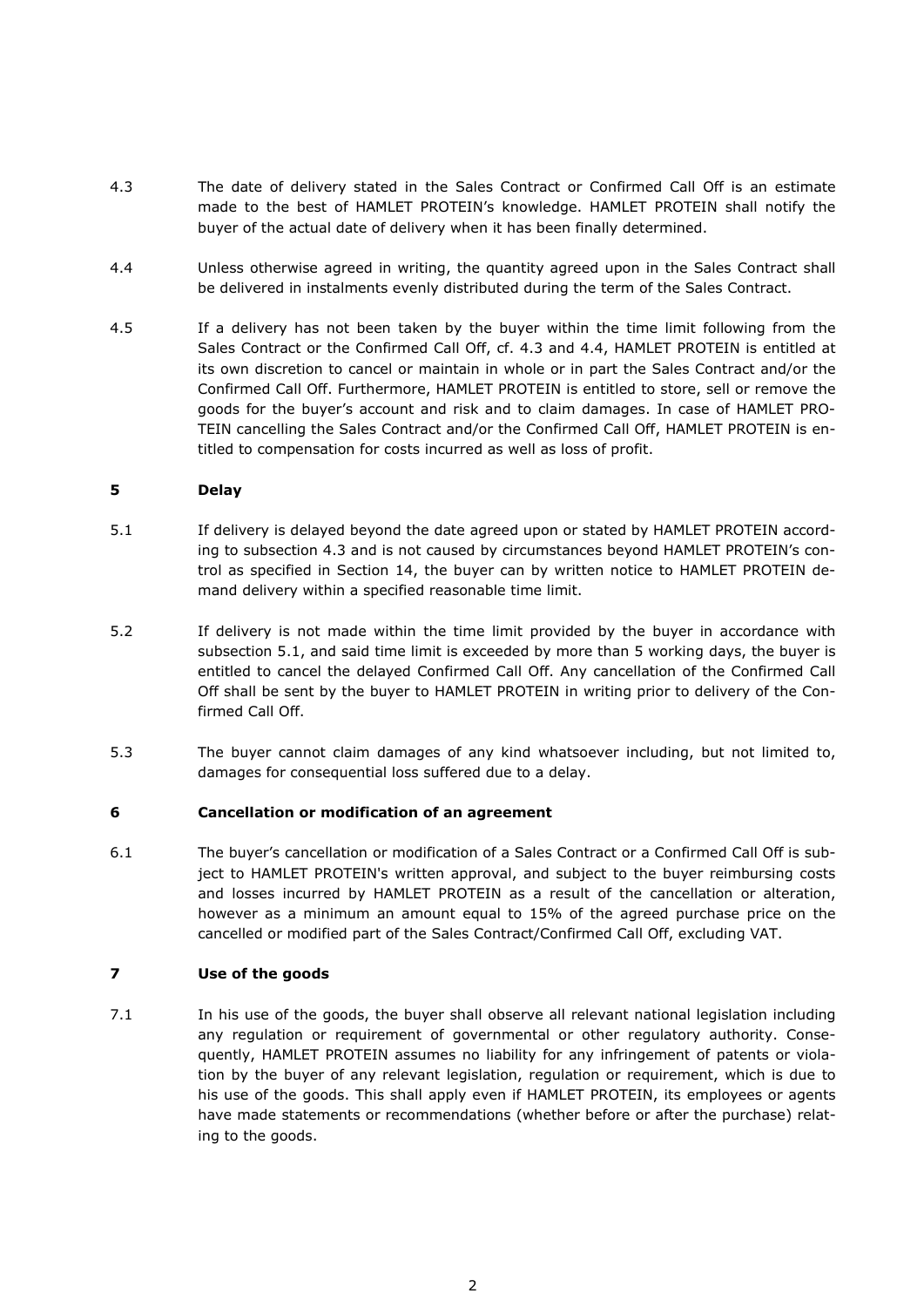## **8 Defects**

- 8.1 Immediately upon receipt of the goods, and before use thereof, the buyer shall make such examination of the goods as is required by proper trade practice. The buyer shall make sure that the goods meet all contractual requirements. If the buyer fails to conduct said proper examination timely, he shall lose his right to invoke any rights in case of a defect, which could have been detected by the examination.
- <span id="page-2-0"></span>8.2 Without prejudice to subsection 8.1, complaints about defects shall be made in writing and must be received by HAMLET PROTEIN not later than 14 calendar days after the defect was or should have been detected. The complaint shall include a description of the alleged defect.
- <span id="page-2-1"></span>8.3 Claims based on defects shall be advanced within 6 months of delivery.
- 8.4 No complaint can be made after expiry of the deadlines stipulated in [8.2](#page-2-0) and [8.3.](#page-2-1)
- 8.5 HAMLET PROTEIN shall in no event be liable for the suitability of the goods for its intended use or its fitness for a particular purpose. HAMLET PROTEIN shall further in no event be liable for defects or shortage of goods when caused by the buyer's inappropriate or improper use or storage.
- 8.6 If goods are defective and a claim based on the defect is brought against HAMLET PRO-TEIN, then HAMLET PROTEIN may choose within a reasonable time either to deliver replacement goods in return for the defective goods or make subsequent delivery, repair the defect or grant the buyer a pro rata reduction in the purchase price, whereupon the rectification of the defect shall be deemed final.
- 8.7 With the exception of what has been stipulated above, HAMLET PROTEIN assumes no liability for defects and the buyer cannot assert any other rights in case of default than the ones stated above, including by way of illustration and not limitation termination of the order or compensation, whatsoever.

## **9 Prices**

- 9.1 Unless otherwise agreed in writing, prices are based on the prevailing prices excluding V.A.T., costs, duties, etc. according to the delivery terms "CIP" (as such CIP term is defined in the current edition of "Incoterms").
- 9.2 HAMLET PROTEIN reserves the right at any time upon written notice effective immediately to revise or adjust an otherwise agreed or accepted price of any goods or products to compensate for increased cost of (i) utilities (such as natural gas and/or electricity) or (ii) transportation and logistics. Such revised or adjusted price shall apply to purchase orders received and goods and products comprised by confirmed purchase orders but not yet delivered at the time of HAMLET PROTEIN providing the written notice of such revised or adjusted price.

## **10 Terms of payment**

10.1 Unless otherwise agreed in writing, payment shall be effected to HAMLET PROTEIN's account no later than 14 days upon delivery.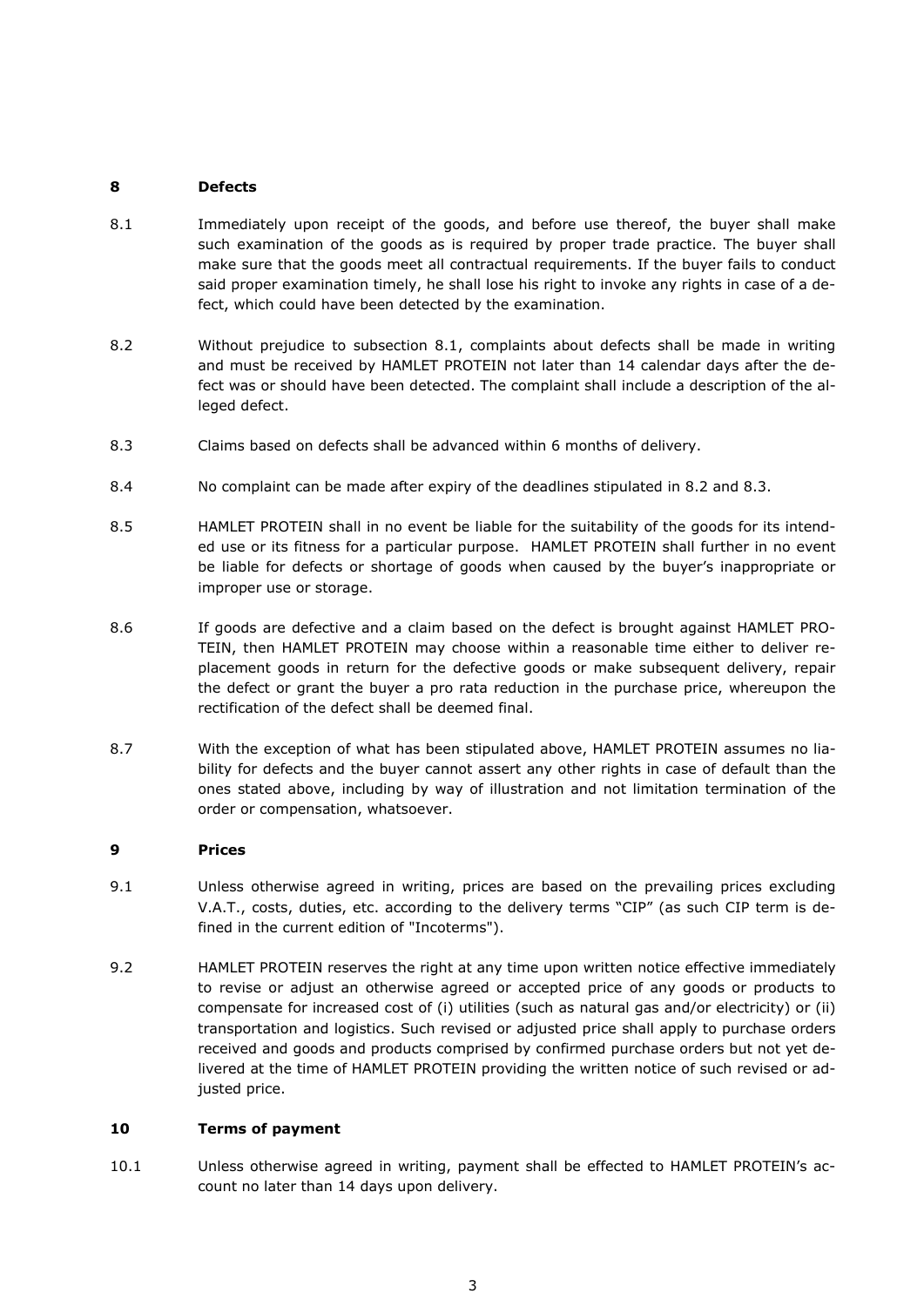- 10.2 In case of late payment, HAMLET PROTEIN charges interest on any amounts overdue at the reference rate of the Danish Central Bank added a rate of 8% per annum, in accordance with article 5 of the Danish Interest Act, from the due date for payment and until receipt of the full outstanding balance.
- 10.3 Should default be made by the Buyer in paying any sum due under any Sales Contract as and when it becomes due, HAMLET PROTEIN shall have the right either to suspend all further deliveries until the Buyer's default of payment shall have been made good or to cancel the Sales Contract so far as any goods remain to be delivered there under.
- 10.4 The buyer shall not withhold payment or make any deductions from the price of the goods in respect of claims that have not been approved by HAMLET PROTEIN.

### **11 Retention of title**

11.1 HAMLET PROTEIN shall retain full and clear title to goods delivered hereunder, and ownership of the goods shall not pass to the buyer until full and final payment has been made.

### **12 Intellectual property rights**

12.1 The title to intellectual property rights in regard of the goods shall be vested in and solely allotted to HAMLET PROTEIN, including intellectual property rights resulting from the cooperation between the parties regarding the goods.

### **13 Storage and processing of information**

- 13.1 As part of HAMLET PROTEIN's handling of orders HAMLET PROTEIN will receive personal data from the buyer or from representatives of the buyer. HAMLET PROTEIN handles such personal data as agreed with the customer.
- 13.2 HAMLET PROTEIN stores and processes all information, documents, etc. in accordance with applicable rules on the handling of personal data.

### <span id="page-3-0"></span>**14 Force majeure**

- 14.1 Neither party shall be liable to pay damages or make compensation in any way for any delay or failure to perform any of its obligations when such delay or failure is due to force majeure.
- 14.2 Force majeure is defined as an act of god or an event or contingency outside the reasonable control of the party affected thereby. It shall include but not be limited to delay in the delivery of or defects in goods supplied by subcontractors, substantial price increases for such deliveries, war (declared or undeclared), revolution, riot, strike and lockout, labour disturbances, fire, flood, epidemic, earth-quake, explosion, blockade, embargo, unavailability of basic raw materials, lack of or failure of transportation, any unusual or unexpected acts of government or governmental agency, and other similar events.
- 14.3 Upon the occurrence of force majeure, the party suffering thereby shall promptly give the other party written notice thereof specifying the cause of force majeure and how it will affect the performance of its obligations.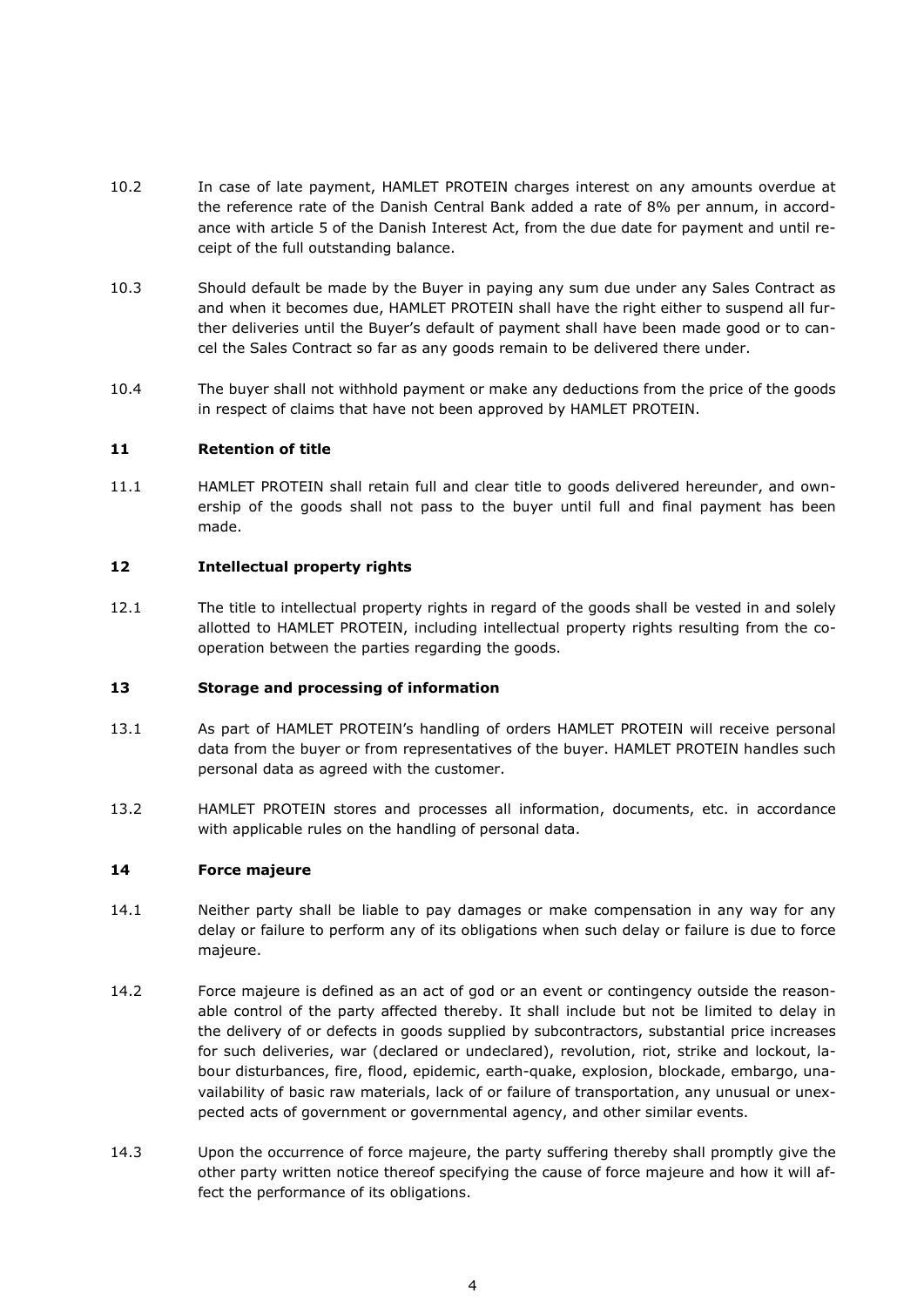14.4 If the delivery of goods is temporarily prevented owing to force majeure events, the obligation to deliver shall be suspended as regards the period during which the force majeure situation exists with the effect that the buyer shall not be entitled to cancel the Sales Contract. However, if contractual performance, delivery of goods or other duties are prevented by force majeure for a period of 120 consecutive days, then either party may terminate the obligations prevented by force majeure.

### **15 Product Liability**

- <span id="page-4-1"></span>15.1 If the goods supplied by HAMLET PROTEIN cause injury or damage to the buyer or his belongings, or a third party or his belongings, HAMLET PROTEIN shall compensate the buyer for his loss subject to the limitation specified in subsection [15.2](#page-4-0) below. This includes indemnifying the buyer for any claim brought against him by an injured third party, even if the injury or damage was not by the negligence of HAMLET PROTEIN or anyone for whom it is responsible.
- <span id="page-4-0"></span>15.2 Notwithstanding the provisions of subsection [15.1](#page-4-1) above, HAMLET PROTEIN cannot be held liable for damage caused to objects intended for commercial use, nor can the Seller under any circumstances be held liable for any consequential loss, loss of profits or other indirect loss suffered by the Buyer as a result of the supplied subject of sale being defective.
- 15.3 If the buyer has contributed to the damage to the product through negligence or has failed to take reasonable precautions to limit the scope of damage, HAMLET PROTEIN may, however, demand that the buyer pays a proportion of the compensation, which is commensurate with his conduct.
- 15.4 In the event of legal action being taken against HAMLET PROTEIN or the buyer with a claim for compensation based on the rules governing product liability, each party undertakes to let himself become involved in a pending case against the other party at the latter's request. The relationship between HAMLET PROTEIN and the buyer shall, however, be settled pursuant to section [18](#page-5-0) below.

### **16 Limitation of liability**

- 16.1 HAMLET PROTEIN shall never be liable for punitive damages, financial loss, consequential loss, loss of profit, loss of time or other indirect loss or consequential damage whether arising from delay, from the supply of defective goods or otherwise.
- 16.2 HAMLET PROTEIN's liability shall in any case be limited to a maximum of the purchase sum of the order/orders of defect products in question.

### **17 Right of set-off**

17.1 If the buyer has a financial claim towards HAMLET PROTEIN, the latter shall be entitled to set off such claim in whole or in part against any claim that HAMLET PROTEIN or one of HAMLET PROTEIN's subsidiaries or associated companies might have against the buyer or against one of the buyer's subsidiaries or associated companies.